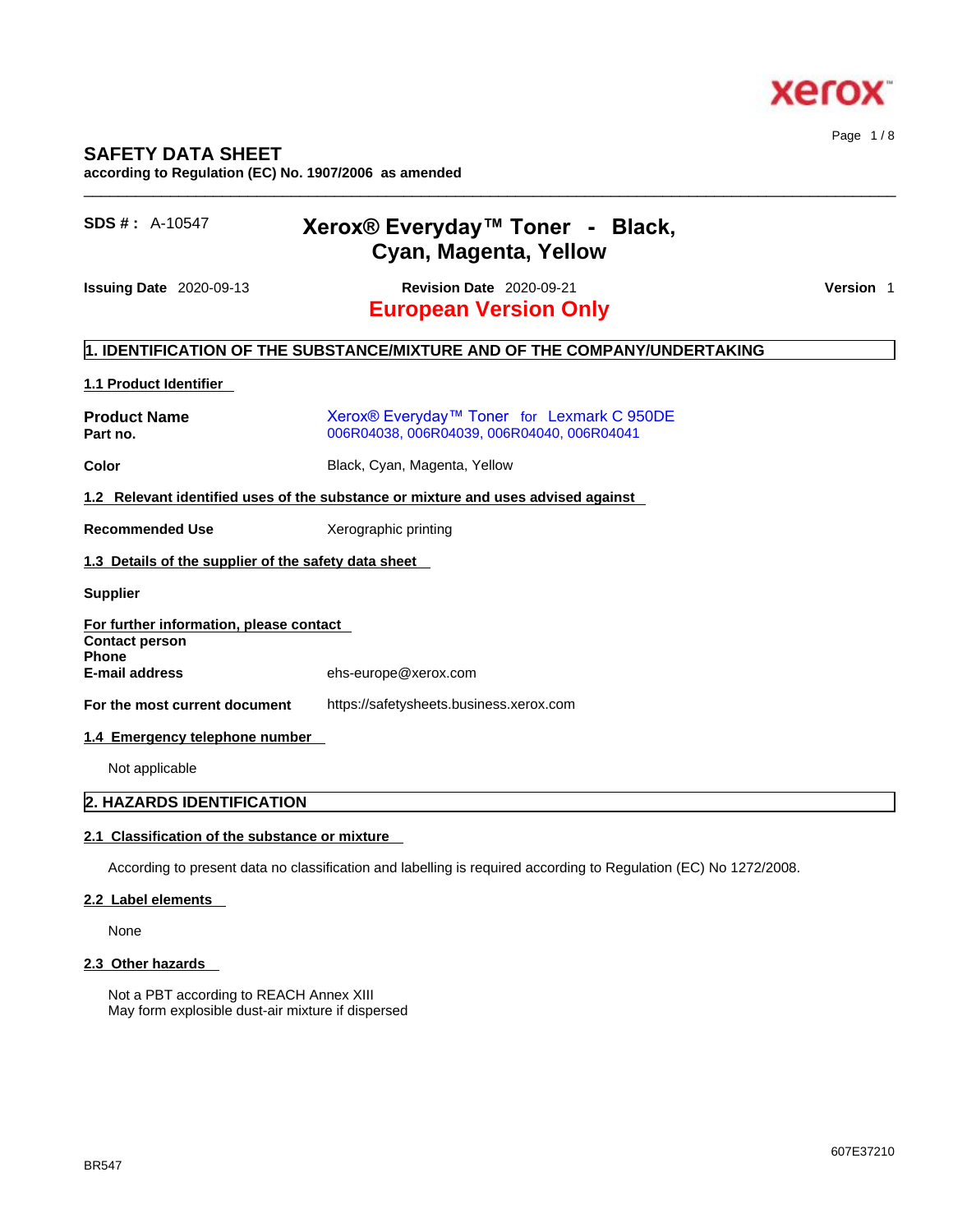

Page 2 / 8

# **SDS # :** A-10547 **Xerox® Everyday™ Toner - Black, Cyan, Magenta, Yellow**

 $\_$  ,  $\_$  ,  $\_$  ,  $\_$  ,  $\_$  ,  $\_$  ,  $\_$  ,  $\_$  ,  $\_$  ,  $\_$  ,  $\_$  ,  $\_$  ,  $\_$  ,  $\_$  ,  $\_$  ,  $\_$  ,  $\_$  ,  $\_$  ,  $\_$  ,  $\_$  ,  $\_$  ,  $\_$  ,  $\_$  ,  $\_$  ,  $\_$  ,  $\_$  ,  $\_$  ,  $\_$  ,  $\_$  ,  $\_$  ,  $\_$  ,  $\_$  ,  $\_$  ,  $\_$  ,  $\_$  ,  $\_$  ,  $\_$  ,

 $\_$  ,  $\_$  ,  $\_$  ,  $\_$  ,  $\_$  ,  $\_$  ,  $\_$  ,  $\_$  ,  $\_$  ,  $\_$  ,  $\_$  ,  $\_$  ,  $\_$  ,  $\_$  ,  $\_$  ,  $\_$  ,  $\_$  ,  $\_$  ,  $\_$  ,  $\_$  ,  $\_$  ,  $\_$  ,  $\_$  ,  $\_$  ,  $\_$  ,  $\_$  ,  $\_$  ,  $\_$  ,  $\_$  ,  $\_$  ,  $\_$  ,  $\_$  ,  $\_$  ,  $\_$  ,  $\_$  ,  $\_$  ,  $\_$  ,

**Issuing Date** 2020-09-13 **Revision Date** 2020-09-21 **Version** 1

# **3. COMPOSITION/INFORMATION ON INGREDIENTS**

#### **3.2 Mixtures**

| <b>Chemical Name</b> | Weight % | <b>CAS No.</b> | <b>EC-No</b> | Classification (Req.)<br>1272/2008) | Hazard<br><b>Statements</b> | <b>REACH Registration</b><br><b>Number</b> |
|----------------------|----------|----------------|--------------|-------------------------------------|-----------------------------|--------------------------------------------|
| Polyester Resin      | 75-85    | Proprietary    | Not listed   | $\sim$ $-$                          | $- -$                       | --                                         |
| Carbon black         | $5 - 10$ | 1333-86-4      | 215-609-9    | $\overline{\phantom{m}}$            | $- -$                       | 01-2119384822-32-0065                      |
| Wax                  | $3 - 10$ | Proprietary    | Listed       | $- -$                               | $\overline{\phantom{m}}$    | $- -$                                      |
| Amorphous silica     | 1-5      | 7631-86-9      | 231-545-4    | $\sim$ $-$                          | $\overline{\phantom{m}}$    | $- -$                                      |
| Organic pigment      | $1 - 5$  | Proprietary    | Listed       | $\sim$ $-$                          | --                          |                                            |
| Cyan pigment         | $3-8$    | Proprietary    | Listed       | $- -$                               | $\overline{\phantom{a}}$    | 01-2119458771-32-0044                      |
| Yellow pigment       | $3-8$    | Proprietary    | Listed       | $\overline{\phantom{m}}$            | $\overline{\phantom{m}}$    | $\overline{\phantom{m}}$                   |
| Magenta pigment      | $3-8$    | Proprietary    | Listed       | $\sim$ $-$                          |                             | 01-2119456804-33-0008                      |

#### **Note**

"--" indicates no classification or hazard statements apply.

Components marked as "Not Listed" are exempt from registration.

Where no REACH registration number is listed, it is considered confidential to the Only Representative.

# **4. FIRST AID MEASURES**

# **4.1 Description of first-aid measures**

| <b>General advice</b> | For external use only. When symptoms persist or in all cases of doubt seek medical advice.<br>Show this material safety data sheet to the doctor in attendance. |
|-----------------------|-----------------------------------------------------------------------------------------------------------------------------------------------------------------|
| Eye contact           | Immediately flush with plenty of water. After initial flushing, remove any contact lenses and<br>continue flushing for at least 15 minutes                      |
| <b>Skin contact</b>   | Wash skin with soap and water                                                                                                                                   |
| <b>Inhalation</b>     | Move to fresh air                                                                                                                                               |
| Ingestion             | Rinse mouth with water and afterwards drink plenty of water or milk                                                                                             |
|                       |                                                                                                                                                                 |

#### **4.2 Most important symptoms and effects, both acute and delayed**

| <b>Acute toxicity</b>   |                                                       |  |
|-------------------------|-------------------------------------------------------|--|
| Eyes                    | No known effect                                       |  |
| <b>Skin</b>             | No known effect                                       |  |
| <b>Inhalation</b>       | No known effect                                       |  |
| Ingestion               | No known effect                                       |  |
| <b>Chronic effects</b>  |                                                       |  |
| <b>Chronic toxicity</b> | No known effects under normal use conditions          |  |
| <b>Main symptoms</b>    | Overexposure may cause:                               |  |
|                         | mild respiratory irritation similar to nuisance dust. |  |
|                         |                                                       |  |

# **4.3 Indication of immediate medical attention and special treatment needed**

| <b>Protection of first-aiders</b> | No special protective equipment required |
|-----------------------------------|------------------------------------------|
| Notes to physician                | Treat symptomatically                    |

# **5. FIRE-FIGHTING MEASURES**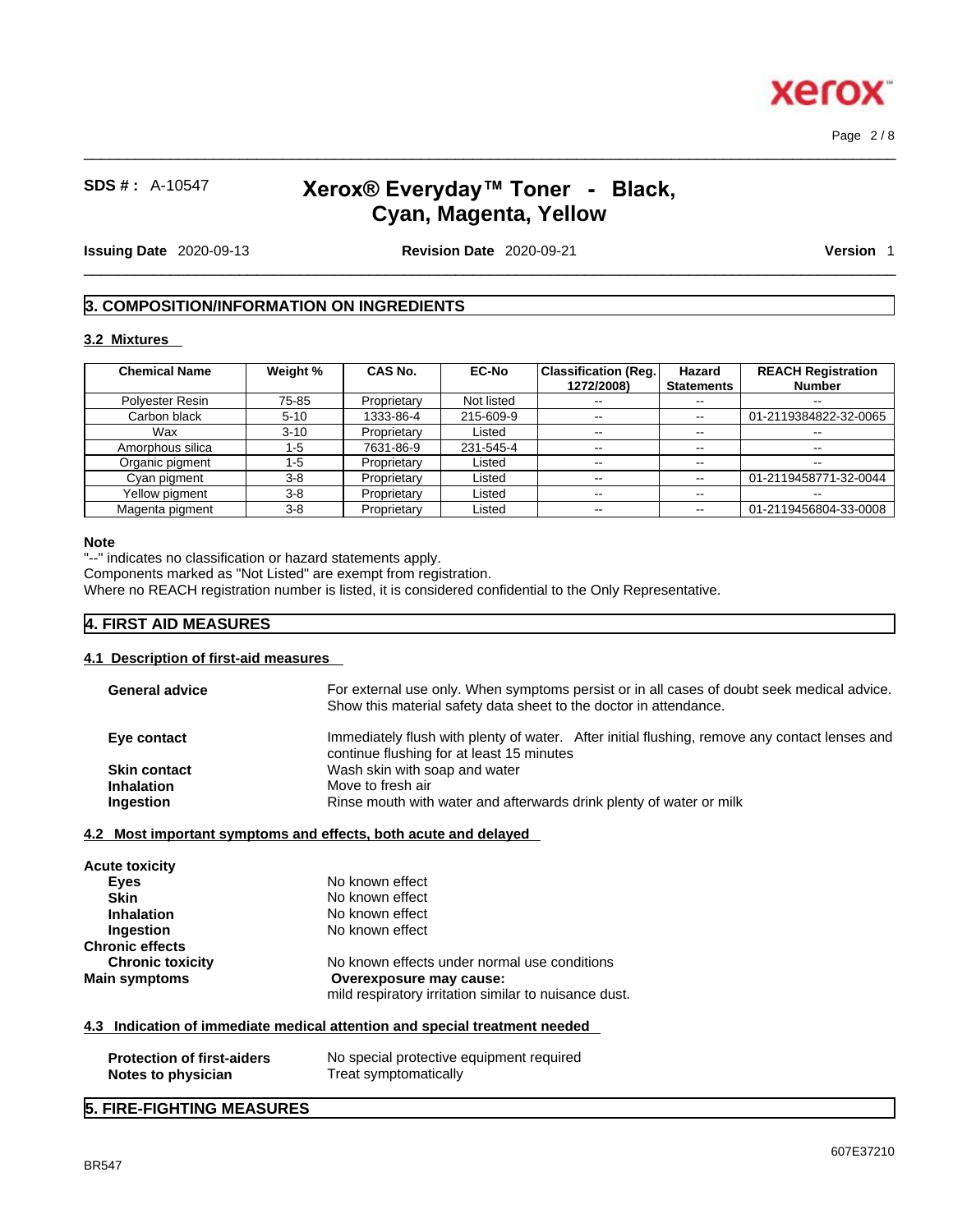

Page 3 / 8

# **SDS # :** A-10547 **Xerox® Everyday™ Toner - Black, Cyan, Magenta, Yellow**

 $\_$  ,  $\_$  ,  $\_$  ,  $\_$  ,  $\_$  ,  $\_$  ,  $\_$  ,  $\_$  ,  $\_$  ,  $\_$  ,  $\_$  ,  $\_$  ,  $\_$  ,  $\_$  ,  $\_$  ,  $\_$  ,  $\_$  ,  $\_$  ,  $\_$  ,  $\_$  ,  $\_$  ,  $\_$  ,  $\_$  ,  $\_$  ,  $\_$  ,  $\_$  ,  $\_$  ,  $\_$  ,  $\_$  ,  $\_$  ,  $\_$  ,  $\_$  ,  $\_$  ,  $\_$  ,  $\_$  ,  $\_$  ,  $\_$  ,

**Issuing Date** 2020-09-13 **Revision Date** 2020-09-21 **Version** 1

 $\_$  ,  $\_$  ,  $\_$  ,  $\_$  ,  $\_$  ,  $\_$  ,  $\_$  ,  $\_$  ,  $\_$  ,  $\_$  ,  $\_$  ,  $\_$  ,  $\_$  ,  $\_$  ,  $\_$  ,  $\_$  ,  $\_$  ,  $\_$  ,  $\_$  ,  $\_$  ,  $\_$  ,  $\_$  ,  $\_$  ,  $\_$  ,  $\_$  ,  $\_$  ,  $\_$  ,  $\_$  ,  $\_$  ,  $\_$  ,  $\_$  ,  $\_$  ,  $\_$  ,  $\_$  ,  $\_$  ,  $\_$  ,  $\_$  ,

#### **5.1 Extinguishing media**

**Suitable extinguishing media** Use water spray or fog; do not use straight streams, Foam

**Unsuitable extinguishing media** Do not use a solid water stream as it may scatterand spread fire

#### **5.2 Special hazards arising from the substance or mixture**

Fine dust dispersed in air, in sufficient concentrations, and in the presence of an ignition source is a potential dust explosion hazard

### **Hazardous combustion products**Hazardous decomposition products due to incomplete combustion, Carbon oxides, Nitrogen oxides (NOx)

#### **5.3 Advice for fire-fighters**

In the event of fire and/or explosion do not breathe fumes. Wear fire/flame resistant/retardant clothing. Use self-contained pressure-demand breathing apparatus if needed to prevent exposure to smoke or airborne toxins. Wear self-contained breathing apparatus and protective suit.

#### **Other information**

| <b>Flammability</b> | Not flammable. Will not readily ignite. |
|---------------------|-----------------------------------------|
| Flash point         | Not applicable                          |

# **6. ACCIDENTAL RELEASE MEASURES**

# **6.1 Personal precautions, protective equipment and emergency procedures**

Avoid breathing dust

#### **6.2 Environmental precautions**

Although toner is not an aquatic toxin, microplastics may be a physical hazard to aquatic life and should not be allowed to enter drains, sewers, or waterways

# **6.3 Methods and material for containment and cleaning up**

| <b>Methods for containment</b> | Prevent dust cloud                                                                |  |
|--------------------------------|-----------------------------------------------------------------------------------|--|
| Methods for cleaning up        | Use a vacuum cleaner to remove excess, then wash with COLD water. Hot water fuses |  |
|                                | the toner making it difficult to remove                                           |  |

#### **6.4 Reference to other sections**

See section 12 for additional ecological information See Section 13 for additional information

# **7. HANDLING AND STORAGE**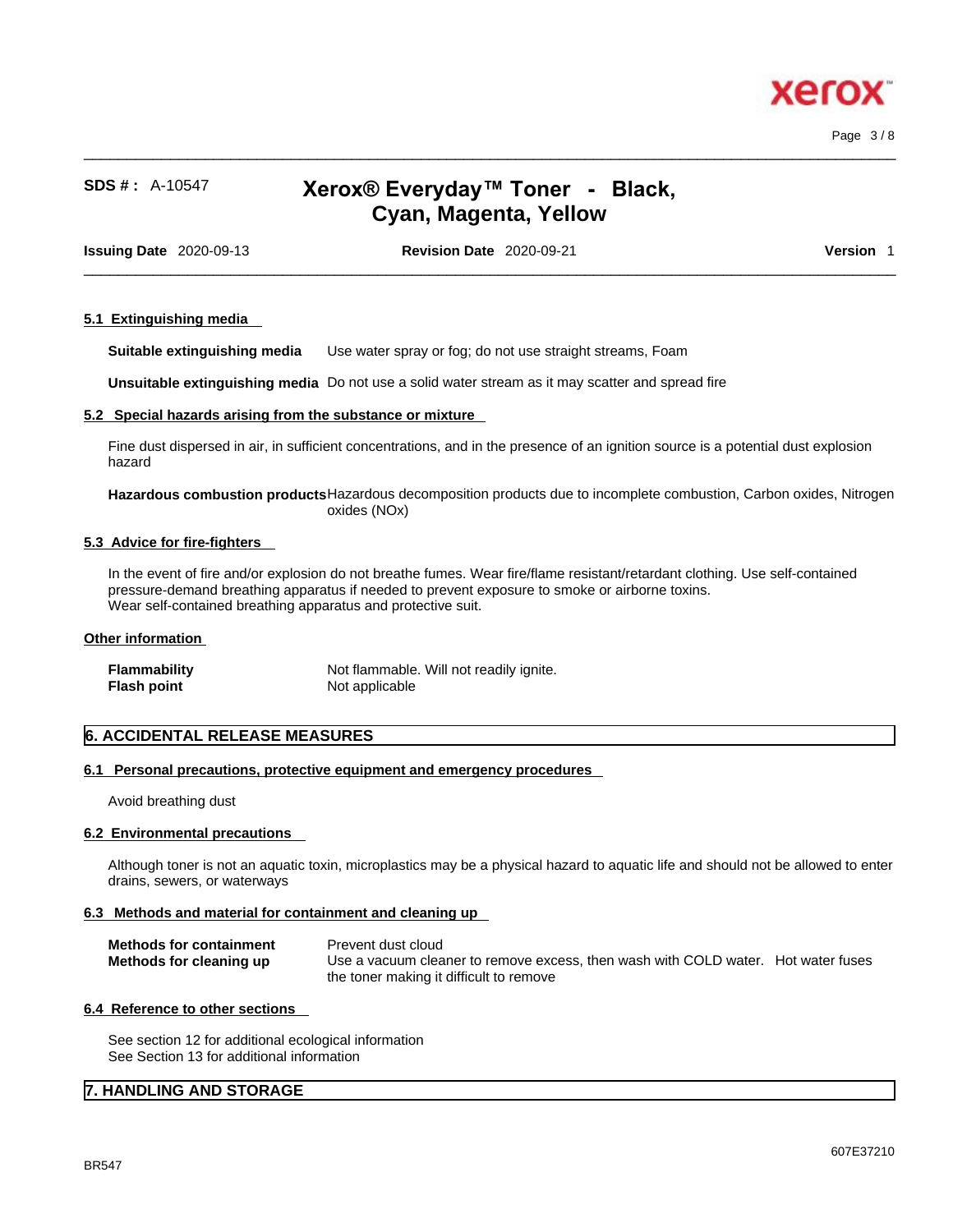

Page 4 / 8

# **SDS # :** A-10547 **Xerox® Everyday™ Toner - Black, Cyan, Magenta, Yellow**

 $\_$  ,  $\_$  ,  $\_$  ,  $\_$  ,  $\_$  ,  $\_$  ,  $\_$  ,  $\_$  ,  $\_$  ,  $\_$  ,  $\_$  ,  $\_$  ,  $\_$  ,  $\_$  ,  $\_$  ,  $\_$  ,  $\_$  ,  $\_$  ,  $\_$  ,  $\_$  ,  $\_$  ,  $\_$  ,  $\_$  ,  $\_$  ,  $\_$  ,  $\_$  ,  $\_$  ,  $\_$  ,  $\_$  ,  $\_$  ,  $\_$  ,  $\_$  ,  $\_$  ,  $\_$  ,  $\_$  ,  $\_$  ,  $\_$  ,

**Issuing Date** 2020-09-13 **Revision Date** 2020-09-21 **Version** 1

 $\_$  ,  $\_$  ,  $\_$  ,  $\_$  ,  $\_$  ,  $\_$  ,  $\_$  ,  $\_$  ,  $\_$  ,  $\_$  ,  $\_$  ,  $\_$  ,  $\_$  ,  $\_$  ,  $\_$  ,  $\_$  ,  $\_$  ,  $\_$  ,  $\_$  ,  $\_$  ,  $\_$  ,  $\_$  ,  $\_$  ,  $\_$  ,  $\_$  ,  $\_$  ,  $\_$  ,  $\_$  ,  $\_$  ,  $\_$  ,  $\_$  ,  $\_$  ,  $\_$  ,  $\_$  ,  $\_$  ,  $\_$  ,  $\_$  ,

# **7.1 Precautions for safe handling**

Handle in accordance with good industrial hygiene and safety practice, Avoid dust accumulation in enclosed space, Prevent dust cloud

**Hygiene measures** None under normal use conditions

### **7.2 Conditions for safe storage, including any incompatibilities**

Keep container tightly closed in a dry and well-ventilated place, Store at room temperature

### **7.3 Specific end uses**

Xerographic printing

# **8. EXPOSURE CONTROLS/PERSONAL PROTECTION**

#### **8.1 Control parameters**

| <b>Xerox Exposure Limit</b><br><b>Xerox Exposure Limit</b> | 2.5 mg/m <sup>3</sup> (total dust)<br>$0.4 \text{ mg/m}^3$ (respirable dust) |
|------------------------------------------------------------|------------------------------------------------------------------------------|
| 8.2 Exposure controls                                      |                                                                              |
| <b>Engineering measures</b>                                | None under normal use conditions                                             |
| Personal protective equipment                              |                                                                              |
| <b>Eye/Face protection</b>                                 | No special protective equipment required                                     |

| <b>EVE/FACE DI OLECLIOII</b>  | <u>INO Special protective equipment required</u> |
|-------------------------------|--------------------------------------------------|
| <b>Hand protection</b>        | No special protective equipment required         |
| Skin and body protection      | No special protective equipment required         |
| <b>Respiratory protection</b> | No special protective equipment required         |
| <b>Thermal hazards</b>        | None under normal processing                     |

#### **Environmental Exposure Controls Environmental Exposure Controls**

Keep out of drains, sewers, ditches and waterways

# **9. PHYSICAL AND CHEMICAL PROPERTIES**

# **9.1 Information on basic physical and chemical properties**

| Appearance<br><b>Physical state</b><br>Color                                     | Powder<br>Solid<br>Black, Cyan, Magenta, Yellow | Odor<br>Odor threshold<br>рH | Faint<br>Not applicable<br>Not applicable |
|----------------------------------------------------------------------------------|-------------------------------------------------|------------------------------|-------------------------------------------|
| <b>Flash point</b>                                                               | Not applicable                                  |                              |                                           |
| <b>Melting / Freezing Point</b><br><b>Boiling point/range</b><br>Softening point | Not applicable<br>Not applicable<br>49 - 60 °C  | $120 - 140$ °F               |                                           |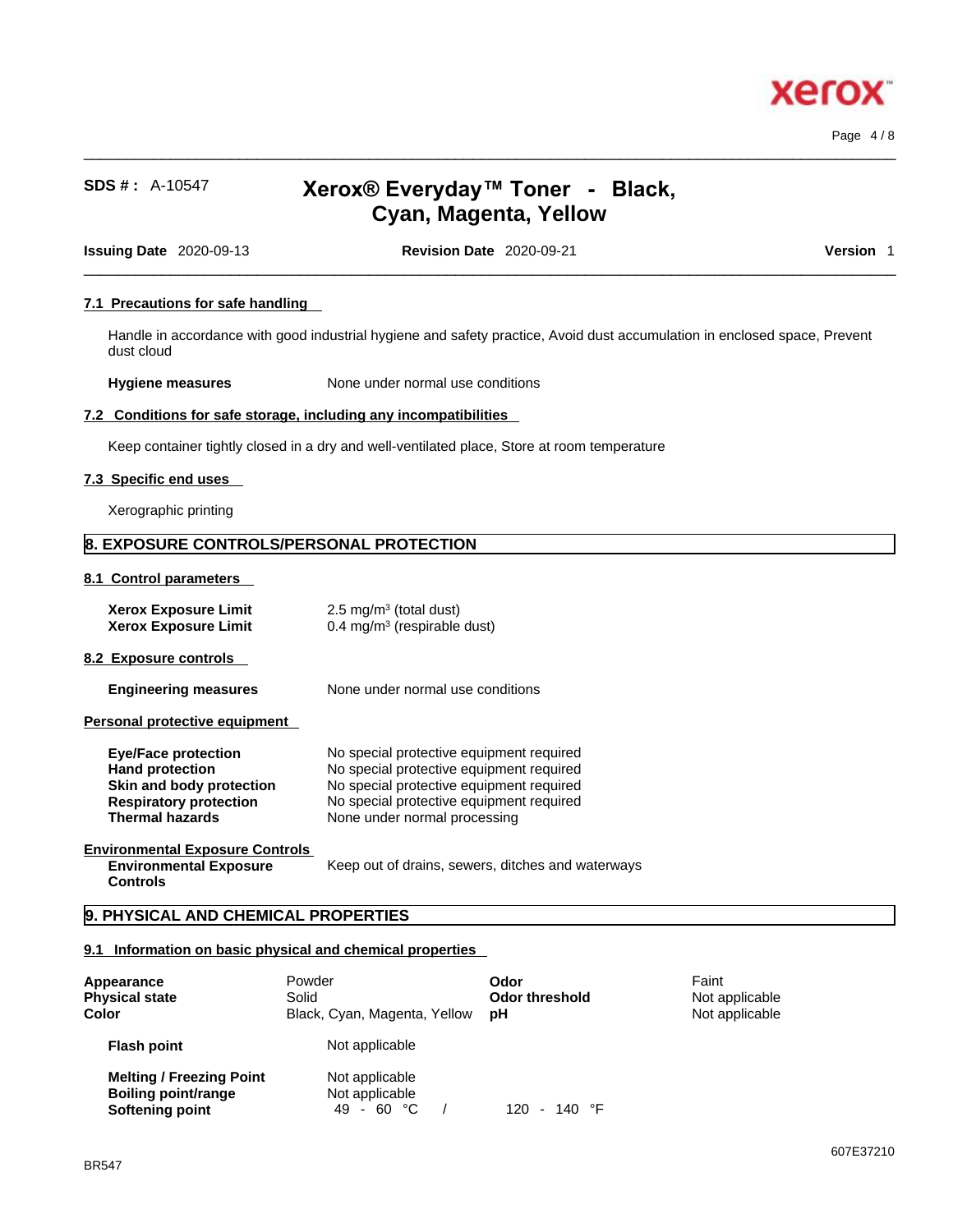

Page 5 / 8

| <b>SDS #: A-10547</b>                                                                                                                                                                                            | Xerox® Everyday™ Toner - Black,<br>Cyan, Magenta, Yellow                                                                                                      |           |
|------------------------------------------------------------------------------------------------------------------------------------------------------------------------------------------------------------------|---------------------------------------------------------------------------------------------------------------------------------------------------------------|-----------|
| <b>Issuing Date</b> 2020-09-13                                                                                                                                                                                   | <b>Revision Date 2020-09-21</b>                                                                                                                               | Version 1 |
| <b>Evaporation rate</b><br><b>Flammability</b><br><b>Flammability Limits in Air</b>                                                                                                                              | Not applicable<br>Not flammable. Will not readily ignite.<br>Not applicable                                                                                   |           |
| <b>Explosive Limits</b>                                                                                                                                                                                          | No data available                                                                                                                                             |           |
| Vapor pressure<br>Vapor density<br><b>Specific gravity</b><br><b>Water solubility</b><br><b>Partition coefficient</b><br><b>Autoignition temperature</b><br><b>Decomposition temperature</b><br><b>Viscosity</b> | Not applicable<br>Not applicable<br>$\sim$ 1<br>Negligible<br>Not applicable<br>Not applicable<br>Not determined<br>Not applicable                            |           |
| <b>Explosive properties</b><br><b>Oxidizing properties</b>                                                                                                                                                       | Fine dust dispersed in air, in sufficient concentrations, and in the presence of an ignition<br>source is a potential dust explosion hazard<br>Not applicable |           |

 $\_$  ,  $\_$  ,  $\_$  ,  $\_$  ,  $\_$  ,  $\_$  ,  $\_$  ,  $\_$  ,  $\_$  ,  $\_$  ,  $\_$  ,  $\_$  ,  $\_$  ,  $\_$  ,  $\_$  ,  $\_$  ,  $\_$  ,  $\_$  ,  $\_$  ,  $\_$  ,  $\_$  ,  $\_$  ,  $\_$  ,  $\_$  ,  $\_$  ,  $\_$  ,  $\_$  ,  $\_$  ,  $\_$  ,  $\_$  ,  $\_$  ,  $\_$  ,  $\_$  ,  $\_$  ,  $\_$  ,  $\_$  ,  $\_$  ,

#### **9.2 Other information**

None

# **10. STABILITY AND REACTIVITY**

#### **10.1 Reactivity**

No dangerous reaction known under conditions of normal use

# **10.2 Chemical stability**

Stable under normal conditions

# **10.3 Possibility of hazardous reactions**

| Hazardous reactions      | None under normal processing            |
|--------------------------|-----------------------------------------|
| Hazardous polymerization | Hazardous polymerization does not occur |

### **10.4 Conditions to avoid**

Prevent dust cloud, Fine dust dispersed in air, in sufficient concentrations, and in the presence of an ignition source is a potential dust explosion hazard

# **10.5 Incompatible Materials**

None

### **10.6 Hazardous decomposition products**

None under normal use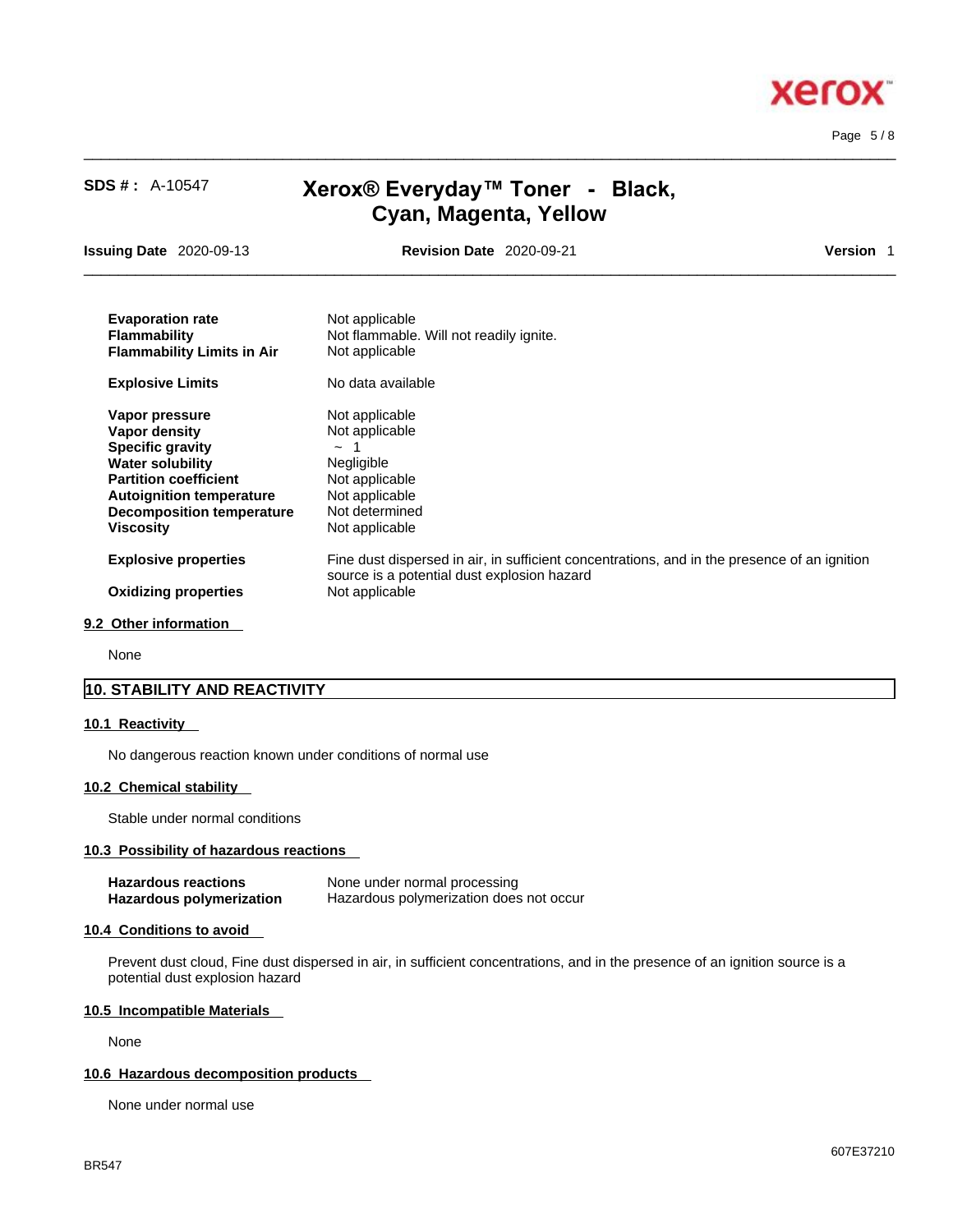

 $\_$  ,  $\_$  ,  $\_$  ,  $\_$  ,  $\_$  ,  $\_$  ,  $\_$  ,  $\_$  ,  $\_$  ,  $\_$  ,  $\_$  ,  $\_$  ,  $\_$  ,  $\_$  ,  $\_$  ,  $\_$  ,  $\_$  ,  $\_$  ,  $\_$  ,  $\_$  ,  $\_$  ,  $\_$  ,  $\_$  ,  $\_$  ,  $\_$  ,  $\_$  ,  $\_$  ,  $\_$  ,  $\_$  ,  $\_$  ,  $\_$  ,  $\_$  ,  $\_$  ,  $\_$  ,  $\_$  ,  $\_$  ,  $\_$  , Page 6 / 8

# **SDS # :** A-10547 **Xerox® Everyday™ Toner - Black, Cyan, Magenta, Yellow**

**Issuing Date** 2020-09-13 **Revision Date** 2020-09-21 **Version** 1

 $\_$  ,  $\_$  ,  $\_$  ,  $\_$  ,  $\_$  ,  $\_$  ,  $\_$  ,  $\_$  ,  $\_$  ,  $\_$  ,  $\_$  ,  $\_$  ,  $\_$  ,  $\_$  ,  $\_$  ,  $\_$  ,  $\_$  ,  $\_$  ,  $\_$  ,  $\_$  ,  $\_$  ,  $\_$  ,  $\_$  ,  $\_$  ,  $\_$  ,  $\_$  ,  $\_$  ,  $\_$  ,  $\_$  ,  $\_$  ,  $\_$  ,  $\_$  ,  $\_$  ,  $\_$  ,  $\_$  ,  $\_$  ,  $\_$  ,

# **11. TOXICOLOGICAL INFORMATION**

*The toxicity data noted below is based on the test results of similar reprographic materials.* 

#### **11.1 Information on toxicological effects**

| <b>Acute toxicity</b>             |                                                                           |
|-----------------------------------|---------------------------------------------------------------------------|
| Product Information               |                                                                           |
| <b>Irritation</b>                 | No skin irritation, No eye irritation                                     |
| Oral LD50                         | $> 5$ g/kg (rat)                                                          |
| Dermal LD50                       | $> 5$ g/kg (rabbit)                                                       |
| <b>LC50 Inhalation</b>            | $> 5$ mg/L (rat, 4 hr)                                                    |
| <b>Chronic toxicity</b>           |                                                                           |
| Product Information               |                                                                           |
| <b>Chronic effects</b>            | No known effects under normal use conditions                              |
| Carcinogenicity                   | Not classifiable as a human carcinogen                                    |
| <b>Other toxic effects</b>        |                                                                           |
| Product Information               |                                                                           |
| <b>Sensitization</b>              | No sensitization responses were observed                                  |
| <b>Mutagenic effects</b>          | Not mutagenic in AMES Test                                                |
| <b>Reproductive toxicity</b>      | This product does not contain any known or suspected reproductive hazards |
| <b>Target organ effects</b>       | None known                                                                |
| Other adverse effects             | None known                                                                |
| <b>Aspiration Hazard</b>          | Not applicable                                                            |
| 11.2 Information on other hazards |                                                                           |

**Endocrine disrupting properties** No information available

# **12. ECOLOGICAL INFORMATION**

#### **12.1 Toxicity**

On available data, the mixture / preparation is not harmful to aquatic life

#### **12.2 Persistence and degradability**

Not readily biodegradable

# **12.3 Bioaccumulative potential**

Bioaccumulation is unlikely

#### **12.4 Mobility in soil**

Insoluble in water

### **12.5 Results of PBT and vPvB assessment**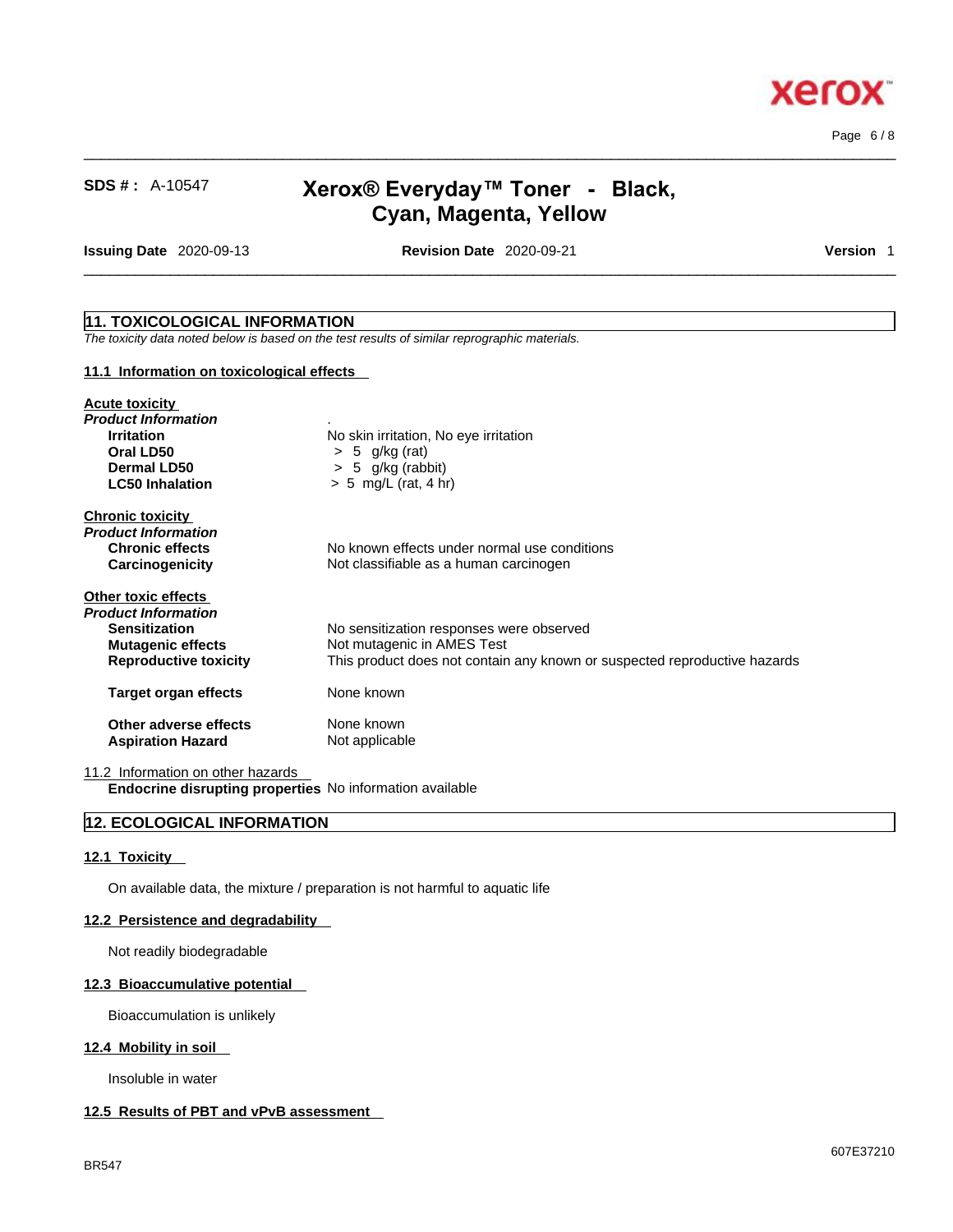

Page 7 / 8

# **SDS # :** A-10547 **Xerox® Everyday™ Toner - Black, Cyan, Magenta, Yellow**

 $\_$  ,  $\_$  ,  $\_$  ,  $\_$  ,  $\_$  ,  $\_$  ,  $\_$  ,  $\_$  ,  $\_$  ,  $\_$  ,  $\_$  ,  $\_$  ,  $\_$  ,  $\_$  ,  $\_$  ,  $\_$  ,  $\_$  ,  $\_$  ,  $\_$  ,  $\_$  ,  $\_$  ,  $\_$  ,  $\_$  ,  $\_$  ,  $\_$  ,  $\_$  ,  $\_$  ,  $\_$  ,  $\_$  ,  $\_$  ,  $\_$  ,  $\_$  ,  $\_$  ,  $\_$  ,  $\_$  ,  $\_$  ,  $\_$  ,

**Issuing Date** 2020-09-13 **Revision Date** 2020-09-21 **Version** 1

 $\_$  ,  $\_$  ,  $\_$  ,  $\_$  ,  $\_$  ,  $\_$  ,  $\_$  ,  $\_$  ,  $\_$  ,  $\_$  ,  $\_$  ,  $\_$  ,  $\_$  ,  $\_$  ,  $\_$  ,  $\_$  ,  $\_$  ,  $\_$  ,  $\_$  ,  $\_$  ,  $\_$  ,  $\_$  ,  $\_$  ,  $\_$  ,  $\_$  ,  $\_$  ,  $\_$  ,  $\_$  ,  $\_$  ,  $\_$  ,  $\_$  ,  $\_$  ,  $\_$  ,  $\_$  ,  $\_$  ,  $\_$  ,  $\_$  ,

Not a PBT according to REACH Annex XIII

#### **12.6 Endocrine disrupting properties**

This product does not contain any known or suspected endocrine disruptors

#### **12.7 Other adverse effects**

Although toner is not an aquatic toxin, microplastics may be a physical hazard to aquatic life and should not be allowed to enter drains, sewers, or waterways.

# **13. DISPOSAL CONSIDERATIONS 13.1 Waste treatment methods Waste Disposal Method** Can be landfilled or incinerated, when in compliance with local regulations If incineration is to be carried out, care must be exercised to prevent dust clouds forming. **EWC Waste Disposal No** 08 03 18 **Other information** Although toner is not an aquatic toxin, microplastics may be a physical hazard to aquatic life and should not be allowed to enter drains, sewers, or waterways.

# **14. TRANSPORT INFORMATION**

### **14.1 UN/ID No**

Not regulated

### **14.2 Proper shipping name**

Not regulated

# **14.3 Transport hazard class(es)**

Not classified

#### **14.4 Packing Group**

Not applicable

#### **14.5 Environmental hazards**

Presents little or no hazard to the environment

#### **14.6 Special precautions for users**

No special precautions are needed in handling this material